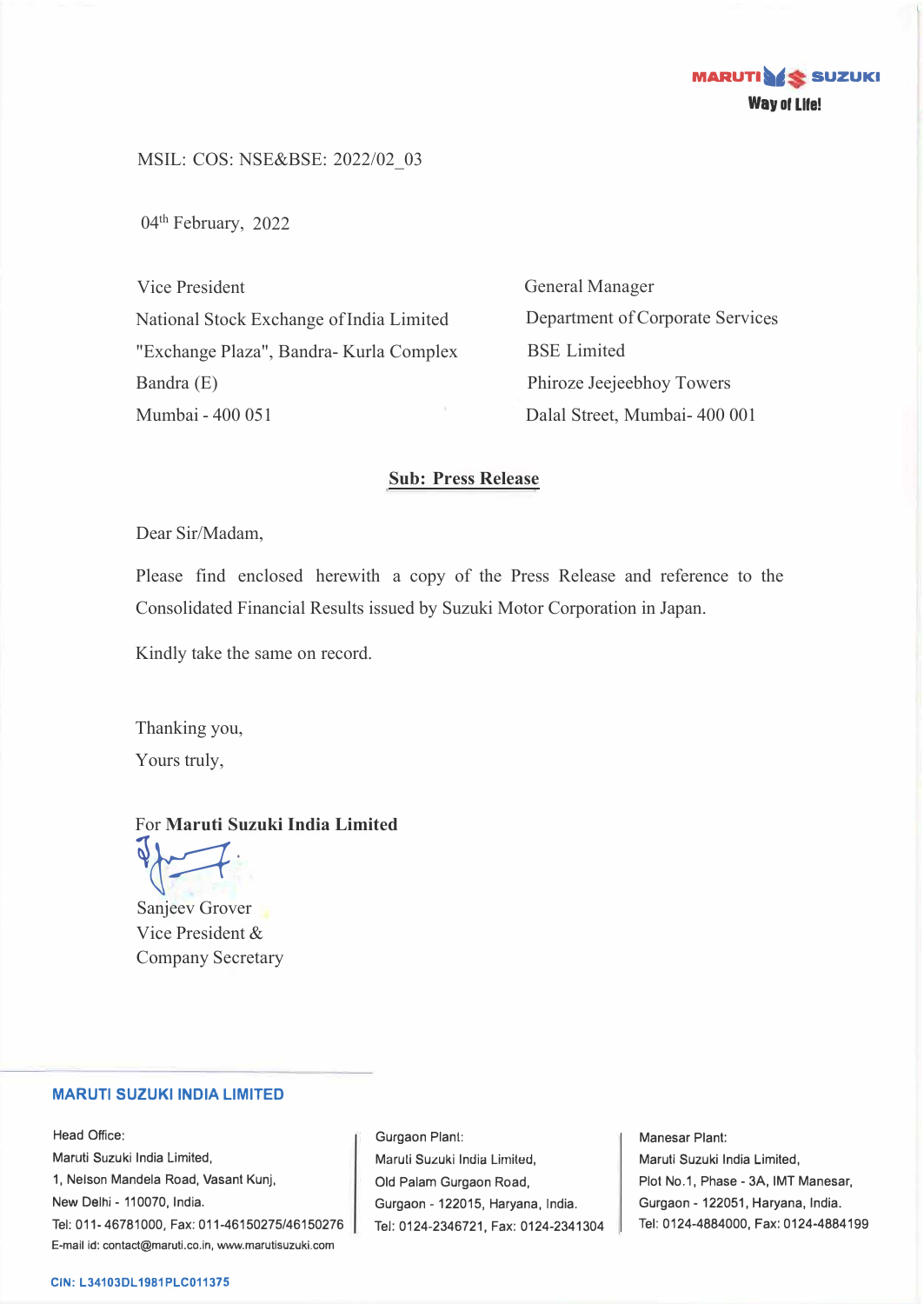

# Suzuki Announces Financial Results for FY2021 Third Quarter (April to December 2021)

- Net sales and profit increased in April-December compared to the same period of the previous year, when the business performance declined due to the COVID-19.
- Net sales and profit decreased in October-December, mainly owing to increase in raw material prices and various expenses, in addition to production decrease
- Upward revision in net sales forecast, operating profit forecast kept unchanged

## 1. Outline of Financial Results for FY2021 April–December period

In April-December period, net sales increased by ¥398.8 billion (18.3%) to ¥2,574.3 billion year-on-year (YoY), operating profit increased by ¥7.9 billion (5.7%) to ¥146.7 billion YoY, ordinary profit increased by ¥29.0 billion (16.6%) to ¥203.9 billion YoY, and profit attributable to owners of parent increased by ¥22.6 billion (19.9%) to ¥135.8 billion YoY.

## 2. Outline of Financial Results for FY2021 October-December period (1) Outline of Financial Results

In October-December period, net sales decreased by ¥4.6 billion (0.5%) to ¥900.7 billion YoY, owing to production decrease due to parts shortage including semiconductors, despite unit price improvements and the depreciation of the Yen. Operating profit decreased by ¥16.3 billion (25.6%) to ¥47.6 billion YoY, mainly owing to increase in raw material prices and various expenses, in addition to production decrease. Ordinary profit decreased by ¥23.0 billion (29.3%) to ¥55.7 billion, and profit attributable to owners of parent decreased by ¥23.6 billion (40.2%) to ¥35.3 billion, compared to the same period of the previous year when gains on sales of investment securities of 11.9 billion Yen was recorded.

## (2) Operating Results by Segment

#### 1) Automobile business

Amid the continuing impact of production decrease, net sales decreased by ¥15.1 billion (1.8%) to ¥812.8 billion YoY, and operating profit decreased by ¥19.7 billion (34.4%) to ¥37.7 billion YoY, mainly owing to increase in raw material prices and increase of various expenses.

#### 2) Motorcycle business

Net sales increased by ¥8.4 billion (14.9%) to ¥64.7 billion YoY, mainly owing to expanded sales of higher range models such as the new Hayabusa and the depreciation of the Yen. However, operating profit became ¥2.3 billion, with an increased amount limited to ¥0.1 billion (7.8%) YoY, mainly owing to increase in raw material prices.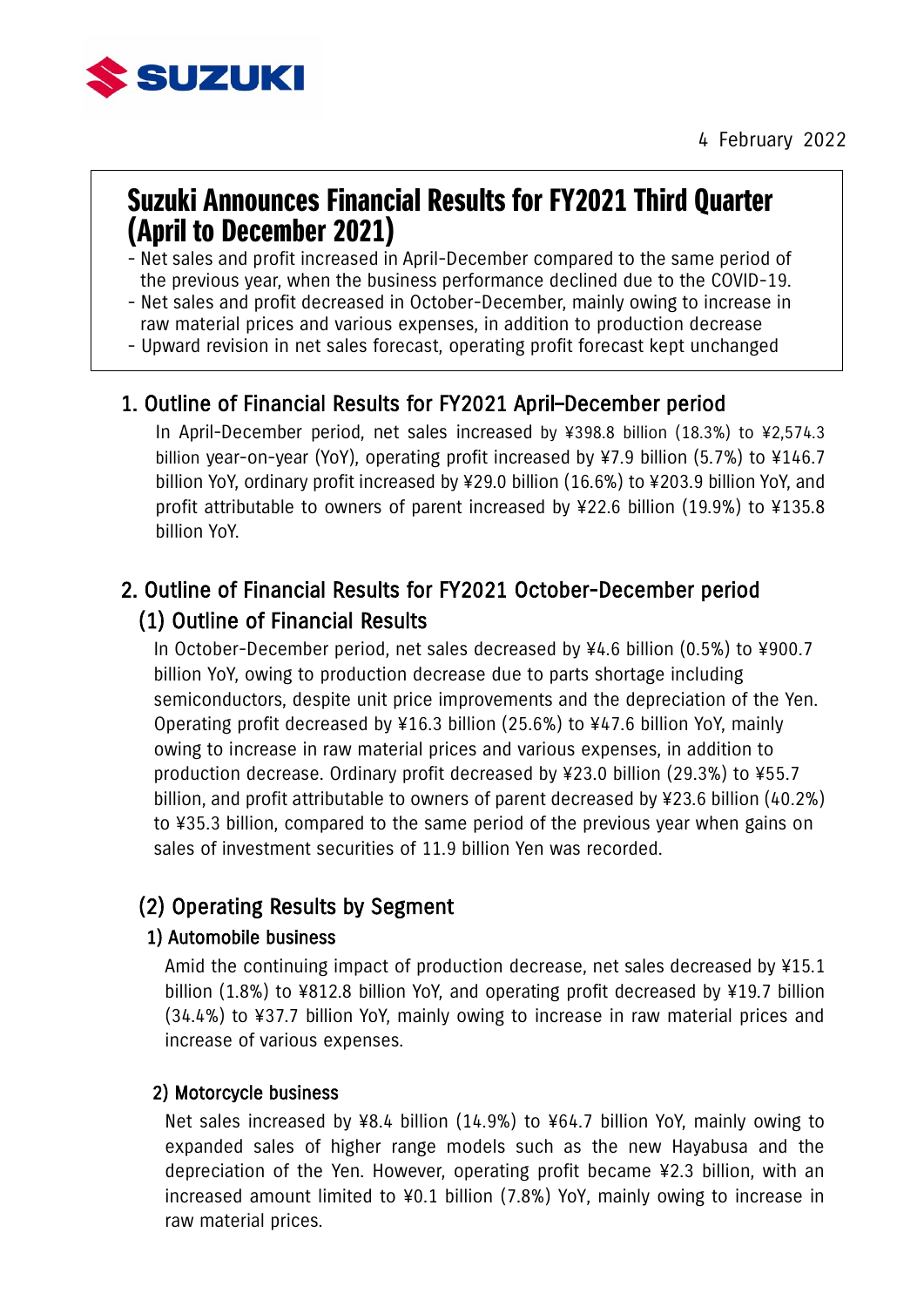#### 3) Marine business

Net sales increased by ¥2.0 billion (10.9%) to ¥20.2 billion YoY, and operating profit increased by ¥3.0 billion (83.3%) to ¥6.6 billion YoY. They both marked record highs, owing to the continued strong sales of outboard motors in North America.

### 4) Operating results by geographic region

Operating profit decreased YoY in Japan, Europe and Asia.

## 3. Forecast of Full-Year Financial Results for FY2021

With respect to the consolidated business forecasts, the Company has revised the previous forecasts, based on the results for April-December and future prospects as follows. While revisions to unit sales, R&D expenses and foreign exchange assumptions are expected to increase sales and profits, revisions considering increase in various expenses and raw material prices are expected to decrease profits. As a result of the revision, operating profit is kept unchanged from the previous forecast of ¥170 billion. However, the consolidated business forecasts may fluctuate due to a number of uncertain circumstances, such as supply constraints due to the shortage of semiconductors and the re-expansion of the COVID-19.

| (Forecasts of full-year financial results for FY2021) |        |         |                                               |
|-------------------------------------------------------|--------|---------|-----------------------------------------------|
| Net sales                                             |        |         | ¥3,400.0 billion (up 7.0% YoY,                |
|                                                       |        |         | up ¥200.0 billion from the previous forecast) |
| Operating profit                                      | ¥170.0 | billion | (down 12.6% YoY,                              |
|                                                       |        |         | unchanged from the previous forecast)         |
| Ordinary profit                                       | ¥230.0 | billion | (down 7.4% YoY,                               |
|                                                       |        |         | up ¥10.0 billion from the previous forecast)  |
| Profit attributable                                   | ¥150.0 | billion | $up 2.4\%$ YoY,                               |
| to owners of parent                                   |        |         | unchanged from the previous forecast)         |
|                                                       |        |         |                                               |
| (Foreign Exchange Rate)                               |        |         | ¥112/US\$, ¥130/Euro, ¥1.51/Indian Rupee      |

<sup>\*</sup>Forecasts for the consolidated operating results are based on currently available information and assumptions, contain risks and uncertainty and do not constitute guarantees of future achievement. Please note that the actual results may greatly vary by the changes of various factors. Those factors, which may influence the future results, include economic conditions and the trend of demand in major markets and the fluctuations of foreign exchange rates (mainly U.S. dollar/Yen rate, Euro/Yen rate, Indian Rupee/Yen rate).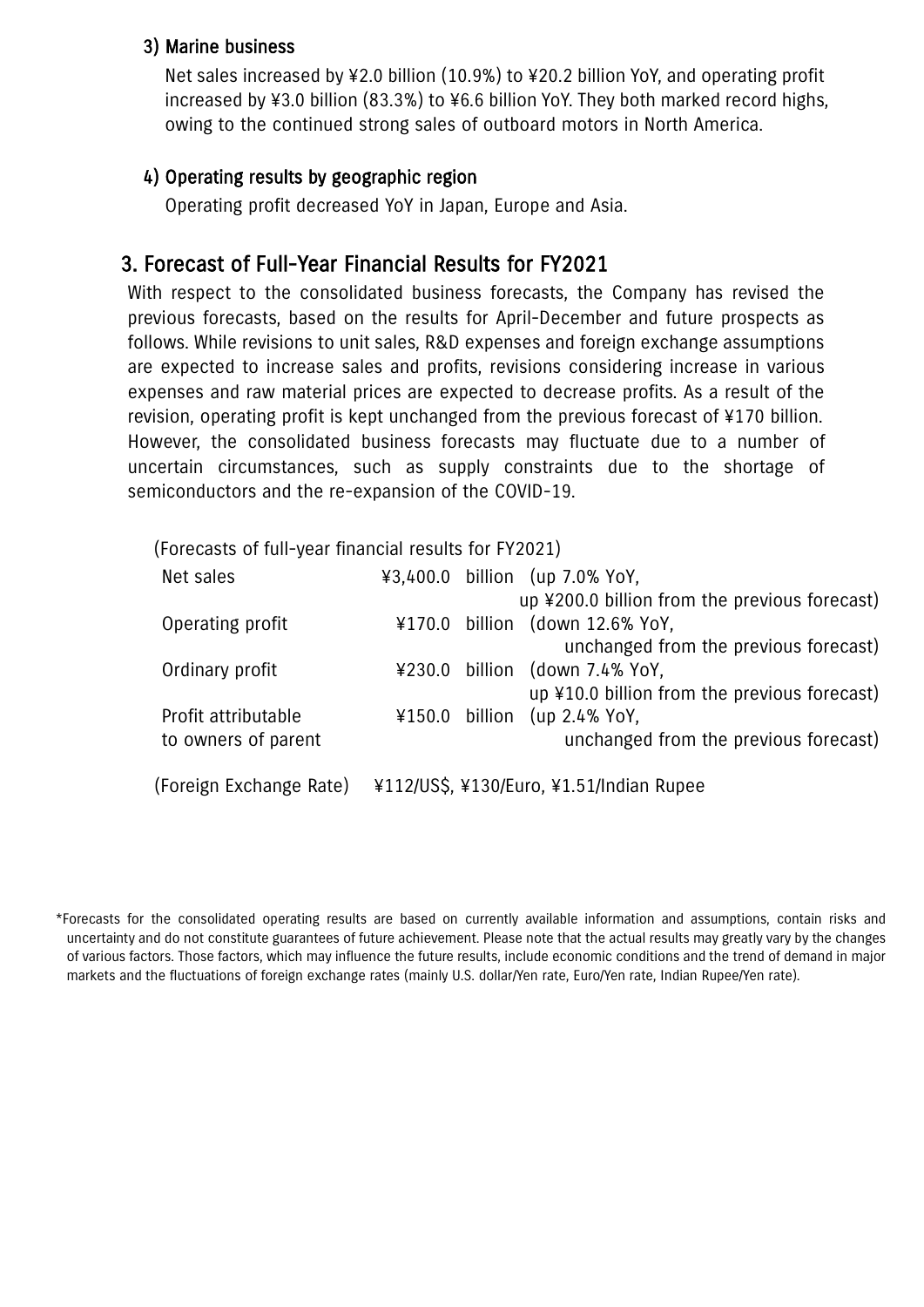# <Reference for FY2021 First Nine Months> 4 February 2022 **Example 1721** SUZUKI MOTOR CORPORATION

(Billions of yen)

|                           |                                                            |                                      |               | Q3 Results (October-December)      |                    |                     | 9M Results (April-December) |                                        |                               |                    |  |  |
|---------------------------|------------------------------------------------------------|--------------------------------------|---------------|------------------------------------|--------------------|---------------------|-----------------------------|----------------------------------------|-------------------------------|--------------------|--|--|
| Q3 of                     |                                                            |                                      |               | 03 of FY2021                       |                    |                     | 9M of<br>9M of FY2021       |                                        |                               |                    |  |  |
|                           |                                                            |                                      | FY2020        |                                    | Change             | Ratio               | FY2020                      |                                        | Change                        | Ratio              |  |  |
| <b>Net Sales</b>          |                                                            |                                      | 905.3         | 900.7                              | $-4.6$             | $-0.5%$             | 2,175.5                     | 2,574.3                                | $+398.8$                      | $+18.3%$           |  |  |
|                           | <b>Domestic Sales</b>                                      |                                      | 293.5         | 267.2                              | $-26.3$            | $-9.0%$             | 820.3                       | 787.5                                  | $-32.8$                       | $-4.0%$            |  |  |
|                           | Suzuki brand                                               |                                      | 269.2         | 244.3                              | $-24.9$            | $-9.2%$             | 755.7                       | 726.6                                  | $-29.1$                       | $-3.9%$            |  |  |
|                           | OEM sales                                                  |                                      | 24.3          | 22.9                               | $-1.4$             | $-5.9%$             | 64.6                        | 60.9                                   | $-3.7$                        | $-5.7%$            |  |  |
|                           | <b>Overseas Sales</b>                                      |                                      | 611.8         | 633.5                              | $+21.7$            | $+3.6%$             | 1,355.2                     | 1,786.8                                | $+431.6$                      | $+31.8%$           |  |  |
|                           | <b>Operating Profit</b>                                    |                                      | 63.9          | 47.6                               | $-16.3$            | $-25.6%$            | 138.8                       | 146.7                                  | $+7.9$                        | $+5.7%$            |  |  |
| (Margin)                  |                                                            | (7.1%)                               | (5.3%)        |                                    |                    | (6.4%)              | (5.7%)                      |                                        |                               |                    |  |  |
| <b>Ordinary Profit</b>    |                                                            |                                      | 78.7          | 55.7                               | $-23.0$            | $-29.3%$            | 174.9                       | 203.9                                  | $+29.0$                       | $+16.6%$           |  |  |
| (Margin)                  |                                                            |                                      | (8.7%)        | (6.2%)                             |                    |                     | $(8.0\%)$                   | $(7.9\%)$                              |                               |                    |  |  |
|                           | Profit attributable to                                     |                                      |               |                                    |                    |                     |                             |                                        |                               |                    |  |  |
|                           | owners of parent                                           |                                      | 58.9          | 35.3                               | $-23.6$            | $-40.2%$            | 113.2                       | 135.8                                  | $+22.6$                       | $+19.9%$           |  |  |
| (Margin)                  |                                                            |                                      | (6.5%)        | (3.9%)                             |                    |                     | (5.2%)                      | (5.3%)                                 |                               |                    |  |  |
| <b>General View</b>       |                                                            |                                      |               | Decreased net sales and profit     |                    |                     |                             | Increased net sales and profit         |                               |                    |  |  |
|                           | <b>Factors of Increase</b>                                 |                                      |               | Change in sales, model mix         |                    | $+23.4$             |                             | Change in sales, model mix<br>$+125.3$ |                               |                    |  |  |
|                           |                                                            |                                      |               | Effect of ForEX rates              |                    | $+11.2$             |                             | Effect of ForEX rates                  |                               | $+32.3$            |  |  |
|                           |                                                            |                                      |               | Cost reduction                     |                    | $+9.6$              |                             | Cost reduction                         |                               | $+16.0$            |  |  |
|                           |                                                            |                                      |               | Decrease of R&D expenses<br>$+2.0$ |                    |                     |                             |                                        |                               |                    |  |  |
| change<br>18 Profit       |                                                            |                                      |               |                                    | Total              | $+46.2$             |                             |                                        | Total                         | $+173.6$           |  |  |
| Operating                 | <b>Factors of Decrease</b>                                 |                                      |               | Change in price of raw materials   |                    | $-41.5$             |                             | Change in price of raw materials       |                               |                    |  |  |
|                           |                                                            |                                      |               | Increase of various expenses       |                    | $-17.0$             |                             | Increase of various expenses           |                               | $-89.0$<br>$-48.7$ |  |  |
|                           |                                                            |                                      |               | Increase of depreciation           |                    | $-4.0$              |                             | Increase of depreciation               |                               | $-18.5$            |  |  |
| Factors of<br>in Operatin |                                                            |                                      |               |                                    |                    |                     |                             | Increase of R&D expenses               |                               | $-9.5$             |  |  |
|                           |                                                            |                                      |               |                                    |                    |                     |                             |                                        |                               |                    |  |  |
|                           |                                                            |                                      |               |                                    | Total              | $-62.5$             |                             |                                        | Total                         | $-165.7$           |  |  |
| Foreign                   |                                                            |                                      |               |                                    |                    | Effect              |                             |                                        |                               | Effect             |  |  |
|                           | <b>Exchange Rates</b>                                      | <b>USD</b>                           | 105Yen        | 114Yen                             | $+9$ Yen           | $+2.0$              | 106Yen                      | 111Yen                                 | $+5$ Yen                      | $+3.1$             |  |  |
| and Effect on             |                                                            | <b>EUR</b>                           | 125Yen        | 130Yen                             | $+5$ Yen           | $+1.2$              | 122Yen                      | 131Yen                                 | $+9$ Yen                      | $+7.8$             |  |  |
|                           | <b>Operating Profit</b>                                    | <b>INR</b>                           | 1.43Yen       | $1.53$ Yen                         | $+0.10$ Yen        | $+2.4$              | 1.43Yen                     | $1.51$ Yen                             | $+0.08$ Yen                   | $+4.2$             |  |  |
|                           | <b>Capital Expenditures</b>                                |                                      | 36.7          | 46.2                               | $+9.5$             |                     | 121.7                       | 129.4                                  | $+7.7$                        |                    |  |  |
|                           | <b>Depreciation Expenses</b>                               |                                      | 36.1          | 40.0                               | $+3.9$             |                     | 96.8                        | 105.9                                  | $+9.1$                        |                    |  |  |
|                           | <b>R&amp;D Expenses</b>                                    |                                      | 37.3          | 35.3                               | $-2.0$             |                     | 102.9                       | 112.4<br>733.0                         | $+9.5$                        |                    |  |  |
|                           |                                                            | <b>Interest-Bearing Debt balance</b> | 106.2         | 37.6                               | $-68.6$            |                     | 785.3<br>269.6              | 185.4                                  | $-37.8$ $\times 1$<br>$-84.2$ |                    |  |  |
| Flows                     | <b>Operating Activities</b><br><b>Investing Activities</b> |                                      | $-56.8$       | $-73.7$                            | $-16.9$            |                     | $-140.9$                    | $-118.9$                               | $+22.0$                       |                    |  |  |
| Cash                      | <b>Financing Activities</b>                                |                                      | $-32.4$       | $-28.8$                            | $+3.6$             |                     | 324.2                       | $-93.1$                                | $-417.3$                      |                    |  |  |
|                           | Cash Balance                                               |                                      |               |                                    |                    |                     | 879.2                       | 899.7                                  | $-24.7*1$                     |                    |  |  |
|                           | <b>Sales</b>                                               |                                      | 827.9         | 812.8                              | $-15.1$            | $-1.8%$             | 1,961.8                     | 2,311.4                                | $+349.6$                      | $+17.8%$           |  |  |
|                           | Auto<br><b>Operating Profit</b>                            |                                      | 57.4          | 37.7                               | $-19.7$            | $-34.4%$            | 126.6                       | 115.7                                  | $-10.9$                       | $-8.6%$            |  |  |
|                           | (Margin)                                                   |                                      | (6.9%)        | (4.6%)                             |                    |                     | (6.5%)                      | $(5.0\%)$                              |                               |                    |  |  |
|                           | <b>Sales</b>                                               |                                      | 56.3          | 64.7                               | $+8.4$             | $+14.9%$            | 145.4                       | 183.7                                  | $+38.3$                       | $+26.3%$           |  |  |
| results<br>Segment        | Moto<br><b>Operating Profit</b>                            |                                      | 2.2           | 2.3                                | $+0.1$             | $+7.8%$             | $-1.4$                      | 9.2                                    | $+10.6$                       |                    |  |  |
|                           | (Margin)                                                   |                                      | $(3.9\%)$     | (3.6%)                             |                    |                     | $\overline{\phantom{a}}$    | $(5.0\%)$                              |                               |                    |  |  |
|                           | Marine<br>Sales                                            |                                      | 18.2          | 20.2                               | $+2.0$             | $+10.9%$            | 59.6                        | 70.1                                   | $+10.5$                       | $+17.5%$           |  |  |
| হ                         | <b>Operating Profit</b>                                    |                                      | 3.6           | 6.6                                | $+3.0$             | $+83.3%$            | 11.6                        | 18.8                                   | $+7.2$                        | $+62.6%$           |  |  |
| Operating                 | (Margin)                                                   |                                      | $(19.9\%)$    | (32.9%)                            |                    |                     | $(19.4\%)$                  | (26.9%)                                |                               |                    |  |  |
|                           | <b>Other</b><br>Sales                                      |                                      | 2.9           | $\overline{3.0}$                   | $+0.1$             | $+3.5%$             | 8.7                         | 9.1                                    | $+0.4$                        | $+4.5%$            |  |  |
|                           | <b>Operating Profit</b>                                    |                                      | 0.7           | 1.0                                | $+0.3$             | $+31.8%$            | 2.0                         | $\overline{3.0}$                       | $+1.0$                        | $+44.0%$           |  |  |
|                           | (Margin)                                                   |                                      | (24.3%)       | (30.9%)                            |                    |                     | (23.6%)                     | (32.5%)                                |                               |                    |  |  |
|                           | <b>Sales</b><br>Iapan<br><b>Operating Profit</b>           |                                      | 502.5<br>36.2 | 478.4<br>24.5                      | $-24.1$<br>$-11.7$ | $-4.8%$<br>$-32.5%$ | 1,322.0<br>93.4             | 1,407.1<br>86.0                        | $+85.1$<br>$-7.4$             | $+6.4%$<br>$-7.9%$ |  |  |
| Region                    | (Margin)                                                   |                                      | (7.2%)        | $(5.1\%)$                          |                    |                     | $(7.1\%)$                   | (6.1%)                                 |                               |                    |  |  |
| results                   | <b>Sales</b>                                               |                                      | 139.0         | 100.8                              | $-38.2$            | $-27.5%$            | 341.6                       | 372.2                                  | $+30.6$                       | $+9.0%$            |  |  |
|                           | <b>Operating Profit</b>                                    |                                      | 2.1           | 1.1                                | $-1.0$             | $-47.7%$            | 4.2                         | 10.3                                   | $+6.1$                        | $+143.8%$          |  |  |
|                           | Europe<br>(Margin)                                         |                                      | (1.5%)        | (1.1%)                             |                    |                     | $(1.2\%)$                   | $(2.8\%)$                              |                               |                    |  |  |
| Geographic<br>Operating   | <b>Sales</b>                                               |                                      | 450.7         | 485.1                              | $+34.4$            | $+7.6%$             | 928.5                       | 1,269.7                                | $+341.2$                      | $+36.7%$           |  |  |
|                           | Asia<br><b>Operating Profit</b>                            |                                      | 26.7          | 18.1                               | $-8.6$             | $-32.0%$            | 33.0                        | 33.9                                   | $+0.9$                        | $+2.8%$            |  |  |
|                           | (Margin)                                                   |                                      | (5.9%)        | (3.7%)                             |                    |                     | (3.6%)                      | (2.7%)                                 |                               |                    |  |  |
|                           | Sales                                                      |                                      | 45.8          | 62.6                               | $+16.8$            | $+36.6%$            | 123.4                       | 176.3                                  | $+52.9$                       | $+42.8%$           |  |  |
| ΣÀ                        | Other<br><b>Operating Profit</b>                           |                                      | 2.6           | 3.6                                | $+1.0$             | $+37.9%$            | 5.9                         | 11.1                                   | $+5.2$                        | $+88.5%$           |  |  |
|                           | (Margin)                                                   |                                      | (5.7%)        | (5.7%)                             |                    |                     | (4.8%)                      | (6.3%)                                 |                               |                    |  |  |
|                           |                                                            | No. of Consolidated Subsidiaries     |               |                                    |                    |                     | 121                         | 119                                    |                               | $-1 \times 1$      |  |  |
|                           | No. of entities accounted for                              |                                      |               |                                    |                    |                     | 29                          | 32                                     |                               | $+1 \times 1$      |  |  |
|                           | using equity method                                        |                                      |               |                                    |                    |                     |                             |                                        |                               |                    |  |  |
|                           | No. of Employees                                           |                                      |               |                                    |                    |                     | 69,504                      | 69,460                                 | $+721$ $\times 1$             |                    |  |  |

※1…compared to the end of FY2020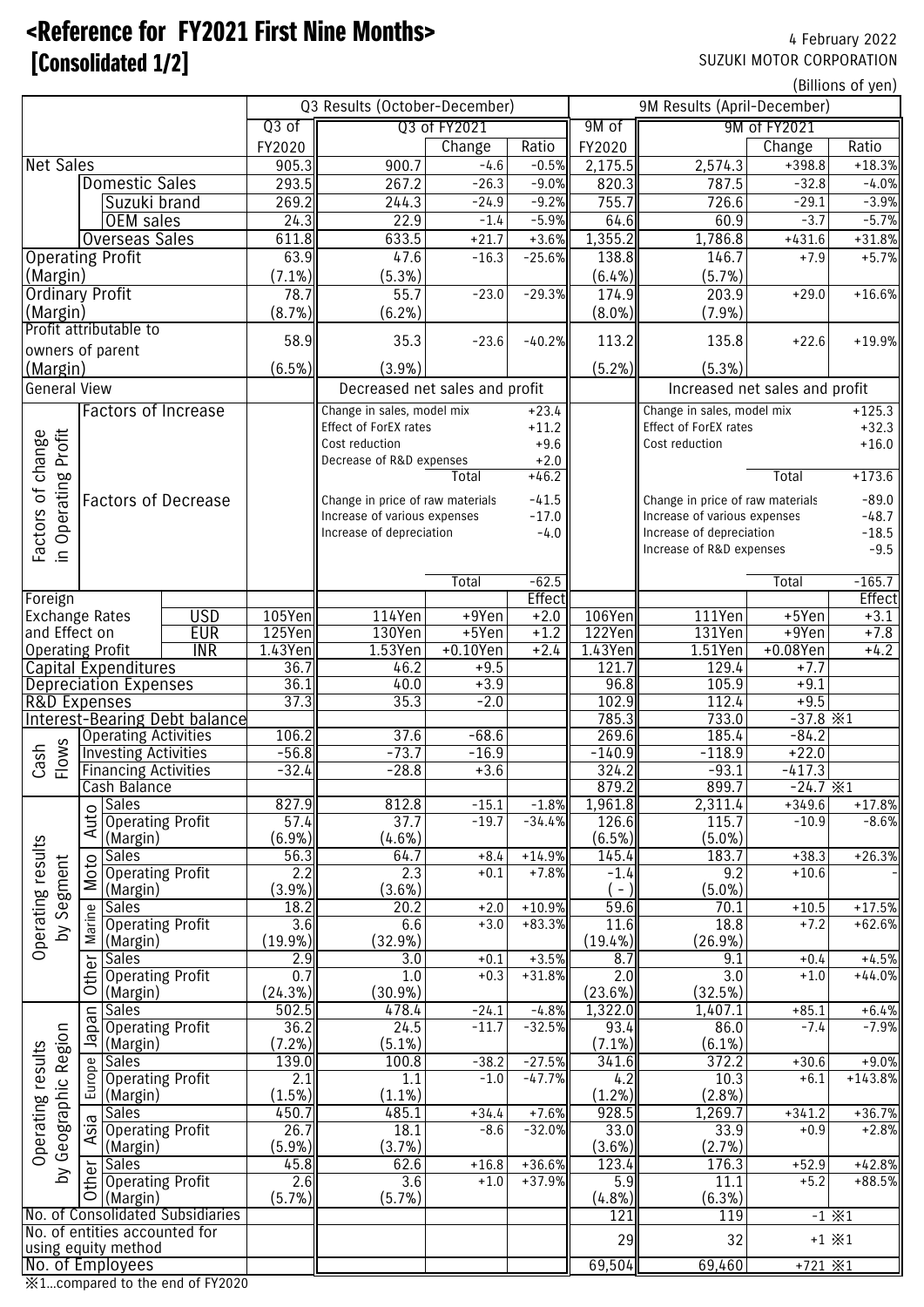# <Reference for FY2021 First Nine Months> 4 February 2022

**[Consolidated 2/2]** SUZUKI MOTOR CORPORATION

| (Billions of yen)                        |                              |                  |                                  |                                             |          |             |  |  |  |
|------------------------------------------|------------------------------|------------------|----------------------------------|---------------------------------------------|----------|-------------|--|--|--|
|                                          |                              |                  |                                  | Full-year forecast<br>(April2021-March2022) |          |             |  |  |  |
|                                          |                              |                  |                                  | Change                                      | Ratio    | Forecast    |  |  |  |
| <b>Net Sales</b>                         |                              |                  | 3,400.0                          | $+221.8$                                    | $+7.0%$  | $+200.0$    |  |  |  |
|                                          | <b>Domestic Sales</b>        |                  | 1,040.0                          | $-134.0$                                    | $-11.4%$ | $+20.0$     |  |  |  |
|                                          |                              | Suzuki brand     | 960.0                            | $-123.9$                                    | $-11.4%$ | $+20.0$     |  |  |  |
|                                          |                              | <b>OEM</b> sales | 80.0                             | $-10.1$                                     | $-11.2%$ |             |  |  |  |
|                                          | <b>Overseas Sales</b>        |                  | 2,360.0                          | $+355.8$                                    | $+17.8%$ | $+180.0$    |  |  |  |
|                                          | <b>Operating Profit</b>      |                  | 170.0                            | $-24.4$                                     | $-12.6%$ |             |  |  |  |
| (Margin)                                 |                              |                  | $(5.0\%)$                        |                                             |          |             |  |  |  |
| <b>Ordinary Profit</b>                   |                              |                  | 230.0                            | $-18.3$                                     | $-7.4%$  | $+10.0$     |  |  |  |
| (Margin)                                 |                              |                  | (6.8%)                           |                                             |          |             |  |  |  |
|                                          | Profit attributable to       |                  | 150.0                            | $+3.6$                                      | $+2.4%$  |             |  |  |  |
|                                          | owners of parent             |                  |                                  |                                             |          |             |  |  |  |
| (Margin)                                 |                              |                  | (4.4%)                           |                                             |          |             |  |  |  |
| <b>General View</b>                      |                              |                  | Increased net sales and          |                                             |          |             |  |  |  |
|                                          |                              |                  | decreased operating profit       |                                             |          |             |  |  |  |
|                                          | <b>Factors of Increase</b>   |                  | Change in sales, model mix       | $+108.4$                                    | $+44.0$  |             |  |  |  |
|                                          |                              |                  | <b>Effect of ForEX rates</b>     | $+36.0$                                     | $+3.0$   |             |  |  |  |
| Factors of change<br>in Operating Profit |                              |                  | Cost reduction                   | $+28.0$                                     | $-2.0$   |             |  |  |  |
|                                          |                              |                  |                                  |                                             |          |             |  |  |  |
|                                          |                              |                  |                                  | $+172.4$                                    | $+45.0$  |             |  |  |  |
|                                          | <b>Factors of Decrease</b>   |                  | Change in price of raw materials | $-110.0$<br>$-33.8$                         | $-25.0$  |             |  |  |  |
|                                          |                              |                  | Increase of R&D expenses         | $+10.0$                                     |          |             |  |  |  |
|                                          |                              |                  | Increase of various expenses     | $-30.0$                                     | $-30.0$  |             |  |  |  |
|                                          |                              |                  | Increase of depreciation         |                                             | $-23.0$  |             |  |  |  |
|                                          |                              |                  |                                  | Total                                       | $-196.8$ | $-45.0$     |  |  |  |
| Foreign                                  |                              |                  |                                  |                                             | Effect   |             |  |  |  |
| <b>USD</b><br><b>Exchange Rates</b>      |                              | 112Yen           | $+6$ Yen                         | $+4.6$                                      | +2Yen    |             |  |  |  |
| and Effect on<br><b>EUR</b>              |                              |                  | 130Yen                           | +6Yen                                       | $+7.7$   |             |  |  |  |
| <b>Operating Profit</b><br><b>INR</b>    |                              |                  | 1.51Yen                          | $+0.07$ Yen                                 | $+6.3$   | $+0.02$ Yen |  |  |  |
|                                          | <b>Capital Expenditures</b>  |                  | 230.0                            | $+59.1$                                     |          |             |  |  |  |
|                                          | <b>Depreciation Expenses</b> |                  | 150.0                            | $+13.5$                                     |          |             |  |  |  |
| <b>R&amp;D Expenses</b>                  |                              |                  | 180.0                            | $+33.8$                                     |          | $-10.0$     |  |  |  |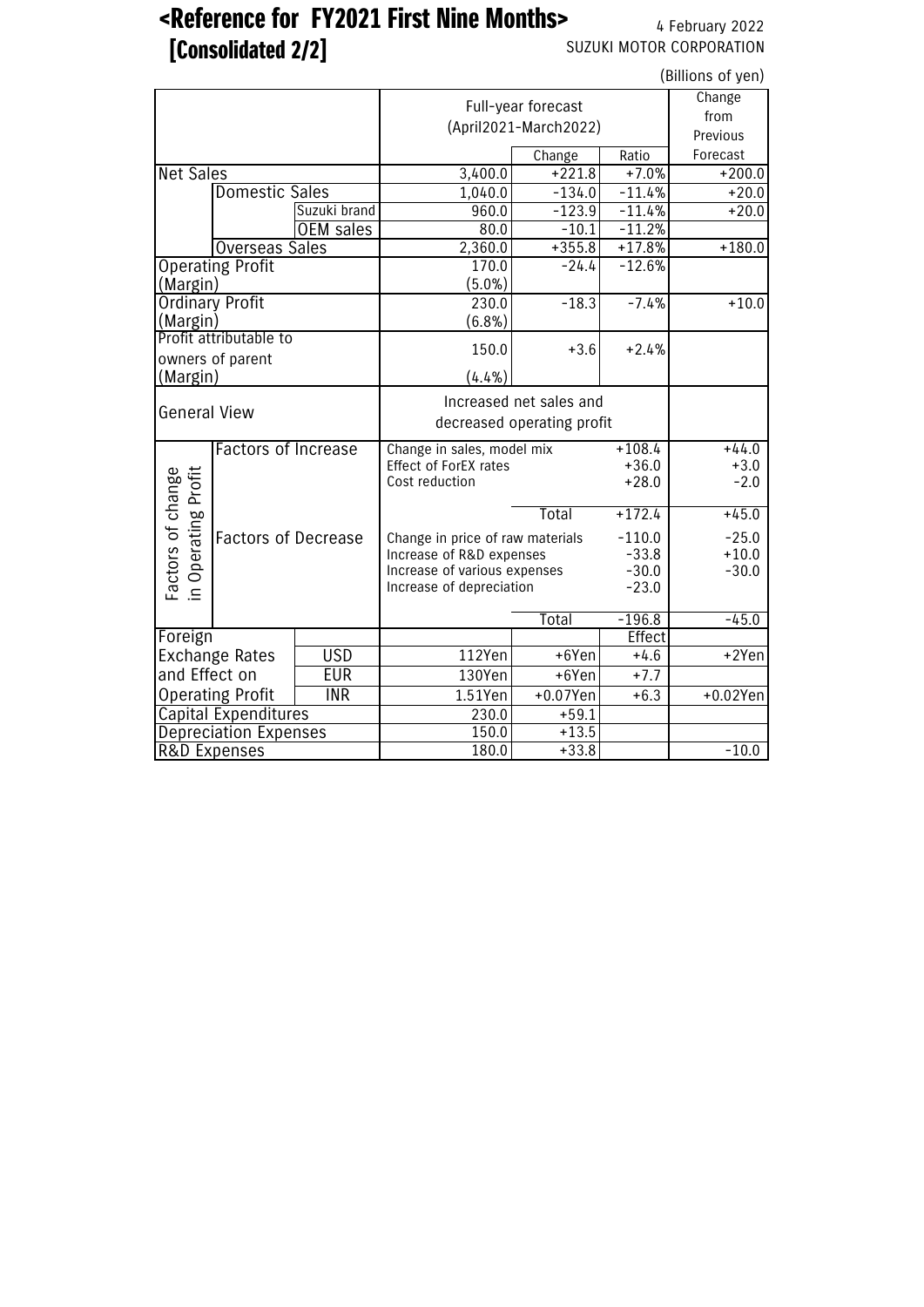# <Reference for FY2021 First Nine Months> 4 February 2022 **EXAMPLE (Production & Sales)]** SUZUKI MOTOR CORPORATION

|                                                                                                                                                                                                                                                                                                              |                                                |                              |                     |               |                         |                |                  |                  |                              |                                    |                |                              | (Thousand units) |
|--------------------------------------------------------------------------------------------------------------------------------------------------------------------------------------------------------------------------------------------------------------------------------------------------------------|------------------------------------------------|------------------------------|---------------------|---------------|-------------------------|----------------|------------------|------------------|------------------------------|------------------------------------|----------------|------------------------------|------------------|
|                                                                                                                                                                                                                                                                                                              |                                                |                              | Q3 Results          |               |                         | 9M Results     |                  |                  |                              | Full-year forecast                 |                |                              | Change           |
|                                                                                                                                                                                                                                                                                                              |                                                |                              | (October-December)  |               |                         |                | (April-December) |                  |                              | (April2021-March2022)              |                |                              | from             |
|                                                                                                                                                                                                                                                                                                              |                                                | Q3 of                        |                     | Q3 of FY2021  |                         | 9M of          |                  | 9M of FY2021     |                              |                                    |                |                              | Previous         |
|                                                                                                                                                                                                                                                                                                              |                                                | FY2020                       |                     | Change        | Ratio                   | FY2020         |                  | Change           | Ratio                        |                                    | Change         | Ratio                        | Forecast         |
|                                                                                                                                                                                                                                                                                                              | Mini vehicles                                  | 156                          | 131                 | $-25$         | $-16.1%$                | 400            | 351              | $-49$            | $-12.3%$                     | 467                                | $-72$          | $-13.4%$                     | $+20$            |
|                                                                                                                                                                                                                                                                                                              | Sub-compact &                                  | 29                           | 25                  | -3            | $-11.9%$                | 74             | 62               | $-12$            | $-16.4%$                     | 90                                 | $-11$          | $-10.8%$                     | $+5$             |
|                                                                                                                                                                                                                                                                                                              | standard-sized vehicles<br>Export              | 64                           | 62                  | $-2$          | $-2.9%$                 | 144            | 153              | $+9$             | $+6.0%$                      | 208                                | $+4$           | $+2.1%$                      | $-9$             |
|                                                                                                                                                                                                                                                                                                              | <b>OEM</b>                                     | 23                           | $\overline{23}$     | $-1$          | $-3.1%$                 | 62             | 59               | $-3$             | $-4.2%$                      | 78                                 | -8             | $-9.4%$                      | $+3$             |
|                                                                                                                                                                                                                                                                                                              | Domestic production                            | 272                          | 241                 | $-31$         | $-11.4%$                | 680            | 625              | $-55$            | $-8.1%$                      | 842                                | $-88$          | $-9.5%$                      | $+18$            |
|                                                                                                                                                                                                                                                                                                              | (CBU only)                                     | 261                          | 213                 | $-48$         | $-18.3%$                | 663            | 563              | $-100$           | $-15.1%$                     | 756                                | $-141$         | $-15.8%$                     | $+25$            |
|                                                                                                                                                                                                                                                                                                              | Europe                                         | 30                           | $\overline{20}$     | $-10$         | $-33.4%$                | 75             | $\overline{72}$  | $-3$             | $-3.6%$                      | 103                                | $-7$           | $-6.8%$                      | $-15$            |
|                                                                                                                                                                                                                                                                                                              | India                                          | 488                          | 432                 | $-56$         | $-11.4%$                | 938            | 1,164            |                  | $+226$ +24.1%                |                                    |                |                              |                  |
|                                                                                                                                                                                                                                                                                                              | Pakistan                                       | 20                           | 18                  | $-2$          | $-10.8%$                | 34             | 54               |                  | $+20$ +57.9%                 |                                    |                |                              |                  |
|                                                                                                                                                                                                                                                                                                              | Indonesia                                      | 28                           | $\overline{36}$     | $+8$          | $+29.5%$                | 55             | 97               |                  | $+42$ +76.1%                 |                                    |                |                              |                  |
|                                                                                                                                                                                                                                                                                                              | Thailand                                       | 6                            | 5                   | $-1$          | $-21.2%$                | 12             | 14               |                  | $+2$ + 15.2%                 |                                    |                |                              |                  |
|                                                                                                                                                                                                                                                                                                              | <b>Other</b>                                   | 5 <sup>1</sup>               | $\mathbf{1}$        | $-5$          | $-90.0%$                | 18             | $\mathbf{1}$     | $-17$            | $-97.0%$                     |                                    |                |                              |                  |
|                                                                                                                                                                                                                                                                                                              | Asia                                           | 547                          | 491                 | $-56$         | $-10.2%$                | 1,057          | 1,329            | $+272$           | $+25.7%$                     | 1,877                              | $+267$         | $+16.6%$                     | $+241$           |
|                                                                                                                                                                                                                                                                                                              | Other                                          | $\Omega$<br>$\overline{577}$ | $\mathbf{0}$<br>512 | $+0$<br>$-66$ | $+80.9%$<br>$-11.3%$    | $1\mathsf{I}$  | $\mathbf{1}$     | $+0$             | $+46.9%$<br>$+23.8%$         | $\mathbf{1}$                       | $+0$<br>$+260$ | $+10.1%$<br>$+15.1%$         | $+226$           |
| <automobiles></automobiles>                                                                                                                                                                                                                                                                                  | Overseas production<br><b>Production Total</b> | 849                          | 753                 | $-97$         | $-11.4%$                | 1,133<br>1,813 | 1,402<br>2,027   | $+270$<br>$+215$ | $+11.8%$                     | 1,981<br>2,823                     | $+172$         | $+6.5%$                      | $+244$           |
|                                                                                                                                                                                                                                                                                                              | Mini vehicles                                  | 136                          | 115                 | $-21$         | $-15.2%$                | 371            | 340              | $-30$            | $-8.2%$                      | 458                                | $-81$          | $-15.1%$                     | $+10$            |
|                                                                                                                                                                                                                                                                                                              | Sub-compact &                                  |                              |                     |               |                         |                |                  |                  |                              |                                    |                |                              |                  |
|                                                                                                                                                                                                                                                                                                              | standard-sized vehicles                        | 25                           | 22                  | $-3$          | $-13.8%$                | 73             | 64               | $-9$             | $-11.8%$                     | 92                                 | $-16$          | $-14.7%$                     | $+3$             |
|                                                                                                                                                                                                                                                                                                              | Domestic sales                                 | 162                          | 137                 | $-24$         | $-15.0%$                | 443            | 405              | $-39$            | $-8.8%$                      | 550                                | $-97$          | $-15.0%$                     | $+13$            |
|                                                                                                                                                                                                                                                                                                              | Europe                                         | 55                           | 49                  | $-6$          | $-11.1%$                | 150            | 181              | $+31$            | $+20.5%$                     | $\overline{225}$                   | $+19$          | $+9.5%$                      | $-9$             |
|                                                                                                                                                                                                                                                                                                              | India                                          | 452                          | 352                 | $-100$        | $-22.2%$                | 884            | 958              | $+74$            |                              | +8.4% (Supplement)                 |                |                              |                  |
|                                                                                                                                                                                                                                                                                                              | Pakistan                                       | 20                           | $\overline{34}$     | $+14$         | $+67.7%$                | 46             | 95               |                  |                              | $+49 + 108.1\%$ Full-year sales in |                |                              |                  |
|                                                                                                                                                                                                                                                                                                              | <b>Indonesia</b>                               | 21                           | 26                  | $+4$          | $+20.2%$                | 47             | 70               | $+23$            |                              | +49.2% India are expected          |                |                              |                  |
|                                                                                                                                                                                                                                                                                                              | Thailand                                       | 8                            | 8<br>16             | -0            | $-5.4%$                 | 19             | $\overline{17}$  | $-2$             | $-9.5%$                      | to increase                        |                |                              |                  |
|                                                                                                                                                                                                                                                                                                              | Other<br>Asia                                  | 22<br>524                    | 436                 | $-6$<br>$-88$ | $-26.7%$<br>$-16.9%$    | 57<br>1,052    | 40<br>1,180      | $-16$<br>$+128$  | $+12.2%$                     | -28.9% by 3% YoY.<br>1,655         | $+95$          | $+6.1%$                      | $+130$           |
|                                                                                                                                                                                                                                                                                                              | Other                                          | 50                           | $\overline{72}$     | $+22$         | $+43.6%$                | 111            | 183              | $+73$            | $+65.8%$                     | 235                                | $+76$          | $+47.9%$                     | $+45$            |
|                                                                                                                                                                                                                                                                                                              | Overseas sales                                 | 629                          | 556                 | $-73$         | $-11.6%$                | 1,313          | 1,544            | $+231$           | $+17.6%$                     | 2,114                              | $+190$         | $+9.9%$                      | $+165$           |
|                                                                                                                                                                                                                                                                                                              | Sales Total                                    | 791                          | 693                 | $-97$         | $-12.3%$                | 1,756          | 1,949            |                  | $+193$ +11.0%                | 2,665                              | $+94$          | $+3.6%$                      | $+179$           |
|                                                                                                                                                                                                                                                                                                              | OEM Sales (Not included in figures above)      | 42                           | 46                  | $+4$          | $+9.0%$                 | 89             | 123              |                  | $+33 + 37.4%$                |                                    |                |                              |                  |
|                                                                                                                                                                                                                                                                                                              | Domestic                                       | 3                            | 6                   |               | $+3$ +92.0%             | 13             | 16               |                  | $+3$ +22.1%                  | 21                                 | $+5$           | $+28.5%$                     |                  |
|                                                                                                                                                                                                                                                                                                              | Export                                         | 16                           | 20                  |               | $+4$ +23.6%             | 34             | 56               |                  | $+22$ +64.4%                 | 79                                 |                | $+29$ +57.0%                 | $-4$             |
|                                                                                                                                                                                                                                                                                                              | Domestic production                            | 20                           | $\overline{26}$     |               | $+7$ +34.7%             | 47             | 72               |                  | $+25$ +52.7%                 | 100                                |                | $+33$ +50.0%                 | $-4$             |
|                                                                                                                                                                                                                                                                                                              | (ATVs only)                                    | 1                            | $\sqrt{3}$          |               | $+2$ +133.3%            | 5              | 9                |                  | $+5$ +102.6%                 | 13                                 |                | $+6$ +86.8%                  |                  |
|                                                                                                                                                                                                                                                                                                              | North America                                  | $1\mathsf{I}$                | $\mathbf{1}$        | $+0$          | $+26.2%$                | $\overline{2}$ | $\overline{2}$   |                  | $+1$ +47.9%                  | 3 <sup>1</sup>                     |                | $+0$ +18.4%                  |                  |
|                                                                                                                                                                                                                                                                                                              | India                                          | 189                          | 182                 | $-7$          | $-3.8%$                 | 379            | 534              |                  | $+155$ +41.0%                |                                    |                |                              |                  |
|                                                                                                                                                                                                                                                                                                              | China                                          | 124                          | 133                 | $+9$          | $+7.3%$                 | 379            | 419              |                  | $+40$ +10.6%                 |                                    |                |                              |                  |
|                                                                                                                                                                                                                                                                                                              | Philippines                                    | 39                           | 41                  | $+2$          | $+5.3%$                 | 78             | 107              |                  | $+29$ + 37.5%                |                                    |                |                              |                  |
|                                                                                                                                                                                                                                                                                                              | Indonesia                                      | 26                           | 11                  | $-15$         | $-57.8%$                | 47             | 33               | $-15$            | $-30.7%$                     |                                    |                |                              |                  |
|                                                                                                                                                                                                                                                                                                              | Other                                          | 25                           | $\overline{32}$     | $+7$          | $+29.1%$                | 68             | 85               |                  | $+18$ +26.5%                 |                                    |                |                              |                  |
| ATV <sub>S</sub> :                                                                                                                                                                                                                                                                                           | Asia                                           | 402                          | 398                 | $-4$          | $-1.0%$                 | 951            | 1,178            |                  | $+228$ +24.0%                | 1,553                              | $+182$         | $+13.3%$                     | $+33$            |
|                                                                                                                                                                                                                                                                                                              | Other                                          | 20                           | 18                  | $-1$          | $-6.5%$                 | 43             | 49               |                  | $+6$ +14.0%                  | 61                                 | $+4$           | $+7.0%$                      | $+10$            |
| and                                                                                                                                                                                                                                                                                                          | Overseas production                            | 422<br>$\mathbf{1}$          | 418<br>$\mathbf{1}$ | $-5$          | $-1.2%$                 | 995            | 1,229            | $+234$           | $+23.6%$                     | 1,617                              |                | $+187$ +13.1%                | $+43$<br>$-1$    |
|                                                                                                                                                                                                                                                                                                              | (ATVs only)<br><b>Production Total</b>         | 442                          | 444                 | $+2$          | $+0 + 24.8%$<br>$+0.4%$ | 4<br>1,042     | 5<br>1,302       |                  | $+1$ +27.5%<br>$+259$ +24.9% | 6<br>1,717                         |                | $+1$ +13.7%<br>$+220$ +14.7% | $+39$            |
|                                                                                                                                                                                                                                                                                                              | (ATVs only)                                    | $\overline{\mathsf{3}}$      | $\overline{5}$      |               | $+2$ +85.2%             | 9              | 14               |                  | $+6$ +68.8%                  | 19                                 |                | $+7$ +55.3%                  | $-1$             |
|                                                                                                                                                                                                                                                                                                              | Domestic sales                                 | 12                           | 12                  | $-0$          | $-2.8%$                 | 39             | 42               | $+3$             | $+7.0%$                      | 52                                 | $+1$           | $+1.8%$                      | $+2$             |
| <motorcycles< td=""><td>Europe</td><td><math>7 \,</math></td><td>4</td><td><math>-3</math></td><td><math>-44.5%</math></td><td>31</td><td>22</td><td><math>-9</math></td><td><math>-29.1%</math></td><td>30</td><td></td><td><math>-9</math> <math>-22.5%</math></td><td><math>-1</math></td></motorcycles<> | Europe                                         | $7 \,$                       | 4                   | $-3$          | $-44.5%$                | 31             | 22               | $-9$             | $-29.1%$                     | 30                                 |                | $-9$ $-22.5%$                | $-1$             |
|                                                                                                                                                                                                                                                                                                              | North America                                  |                              | $6\phantom{1}6$     | $-1$          | $-17.3%$                | 37             | 22               | $-15$            | $-40.8%$                     | 31                                 |                | $-15$ $-32.5%$               | $-2$             |
|                                                                                                                                                                                                                                                                                                              | India                                          | 187                          | 179                 | $-8$          | $-4.3%$                 | 377            | 437              |                  | $+61$ + 16.2%                |                                    |                |                              |                  |
|                                                                                                                                                                                                                                                                                                              | China                                          | 91                           | 93                  | $+1$          | $+1.6%$                 | 288            | 315              | $+27$            | $+9.4%$                      |                                    |                |                              |                  |
|                                                                                                                                                                                                                                                                                                              | Philippines                                    | 40                           | $44$                | $+4$          | $+10.8%$                | 96             | 117              |                  | $+20$ +20.8%                 |                                    |                |                              |                  |
|                                                                                                                                                                                                                                                                                                              | Indonesia                                      | 8                            | 5                   | $-3$          | $-37.6%$                | 21             | 13               | $-7$             | $-34.4%$                     |                                    |                |                              |                  |
|                                                                                                                                                                                                                                                                                                              | Other                                          | 37                           | 37                  | $-0$          | $-0.4%$                 | 95             | 92               | $-3$             | $-3.1%$                      |                                    |                |                              |                  |
|                                                                                                                                                                                                                                                                                                              | Asia                                           | 363                          | 358                 | $-5$          | $-1.5%$                 | 877            | 975              | $+98$            | $+11.2%$                     | 1,316                              | $+91$          | $+7.4%$                      | $-20$            |
|                                                                                                                                                                                                                                                                                                              | Other                                          | 52                           | 46                  | $-6$          | $-11.6%$                | 133            | 146              | $+13$            | $+9.7%$                      | 188                                | $+14$          | $+8.0%$                      | $+5$             |
|                                                                                                                                                                                                                                                                                                              | Overseas sales                                 | 429                          | 413                 | $-16$         | $-3.7%$                 | 1,078          | 1,164            | $+87$            | $+8.0%$                      | 1,565                              | $+81$          | $+5.5%$                      | $-18$            |
|                                                                                                                                                                                                                                                                                                              | Sales Total<br>(ATVs only)                     | 5                            | 441 425             | $-16$<br>$-1$ | $-3.7%$                 |                | 1,117 1,206      | $+89$<br>$-6$    | $+8.0%$                      | 1,617                              | $+82$<br>$-6$  | $+5.4%$<br>$-24.5%$          | $-16$            |
|                                                                                                                                                                                                                                                                                                              |                                                |                              | 4                   |               | $-10.9%$                | 18             | 12               |                  | $-33.8%$                     | 17                                 |                |                              | $-1$             |